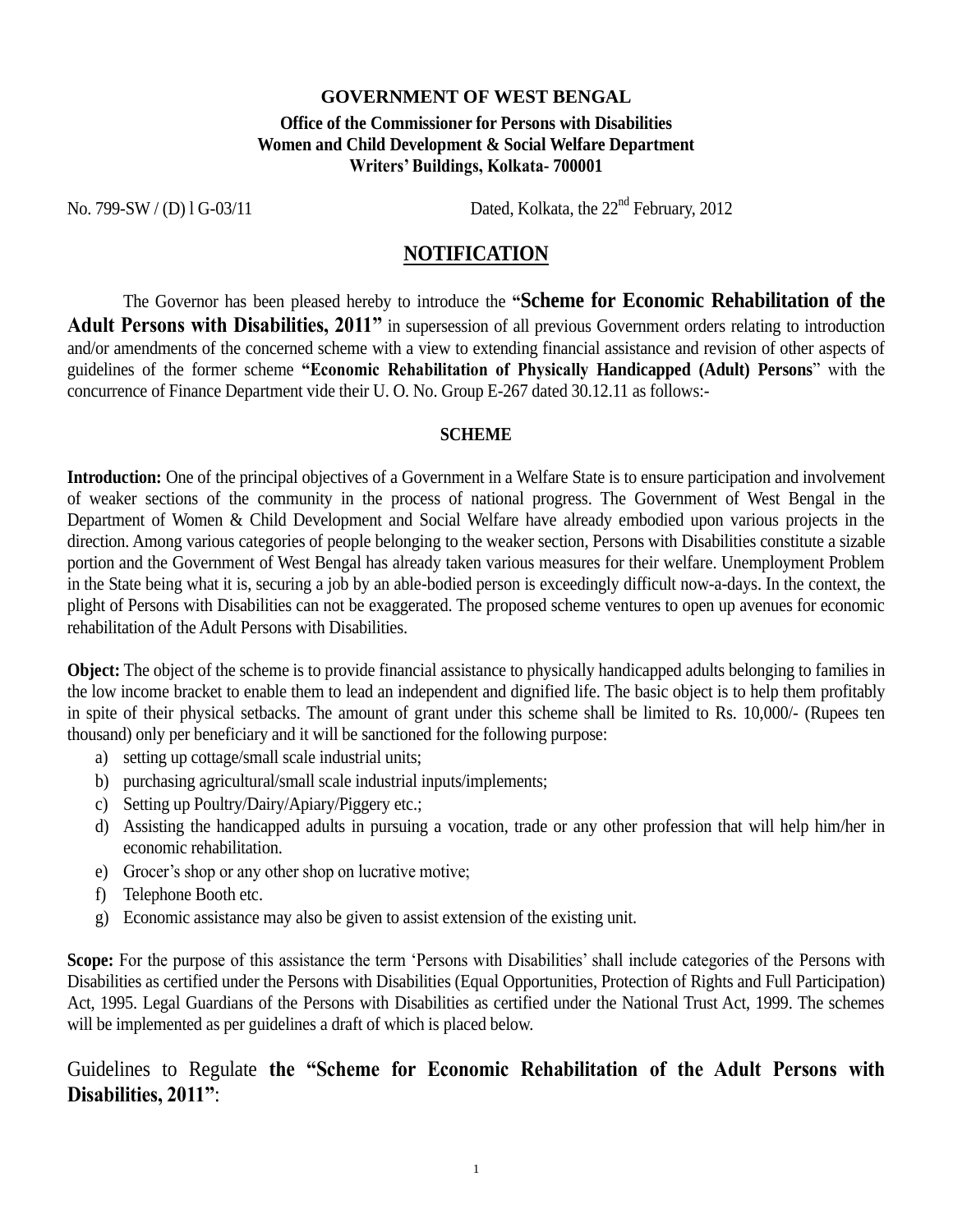**1. Motive**: The scheme aims at assisting the Adult Persons with Disabilities in the low income group of families to enable them to lead an independent and signified life. The basic object is to help to them enter into small trades which can be run by them profitably in spite of their physical setbacks.

**2. Definition**: In these guidelines unless the context otherwise requires,-

*(a)* "Government" means the Government of West Bengal in the Department of Women & Child Development and Social Welfare;

*(b)* "Application" means an application for assistance to the Adult Persons with Disabilities in the prescribed format;

- *(c)* "Form" means a form as may be prescribed by the Government in this behalf;
- *(d)* "Blind" means a person who suffers from any of the following conditions:
	- i) Total absence of sight;
	- ii) Visual acuity not exceeding 6/60 or 20/200 (Snellen) in the better eye with correcting lens;
	- iii) Limitation of the field of vision subtending an angle of 20 degrees or worse;

*(e)* "Hearing Impaired" means a person who suffers from loss of sixty decibels or more in the better ear in the conversational range of frequencies;

*(f)* "Person with Cerebral Palsy" means a group of non-progressive conditions of a person characterized by abnormal motor control posture resulting from brain insult or injuries occurring in the pre-natal, peri-natal or infant period of development;

*(g)* "Person with Autism" means a condition of uneven skill development primarily affecting the communication and social abilities of a person, marked by repetitive and ritualistic behaviors;

*(h)* "Person with locomotor disability" means disability of the bones, joints or muscles leading to substantial restriction of the movement of the limbs of a person;

*(i)* "Person with mental illness" means only mental disorder other than mental retardation;

*(j)* "Person with mental retardation" means a condition of arrested or incomplete development of mind of a person which is specially characterized by sub-normality of intelligence;

*(k)* "Person with multiple disabilities" means a combination of two or more disabilities as defined in *(d)* to *(k)* above;

*(l)* "Person with severe disability" means disability with eighty per cent or more of one or more of multiple disabilities of a person;

*(m)* "Legal Guardian" means a parent of a person with mental retardation or cerebral palsy or autism and/or multiple disabilities duly appointed by the Local Level Committee in terms of National Trust for Welfare of Persons with Autism, Cerebral Palsy, Mental Retardation and Multiple Disabilities Act, 1999;

*(n)* "S. H. G." means a Self-Help Group comprising of five to ten persons with disabilities or the legal guardians of five persons with disabilities.

# **3. Eligibility Conditions**:

*a)* Subject to the provision of Para 2.

- *b)* A candidate applying for assistance under these guidelines
	- i) shall be citizen of India and permanent resident of West Bengal;
	- ii) shall be blind, deaf or orthopaedically handicapped, mentally retarded, cerebral palsy etc. as defined in Para 2 and Registered Self-Help Group consisting of 5 to 10 members of the persons of various categories of disability;
	- iii) shall be above 18 years of age;
	- iv) shall not be recipient of any regular help financial or otherwise from the State Government or Government of India. (In case he/she receives such assistance, he/she will have to sign a declaration to forgo such assistance,);

*(c)* The upper limit of monthly income of a family of Adult Persons with Disabilities must not exceed Rs. 3000/- per month.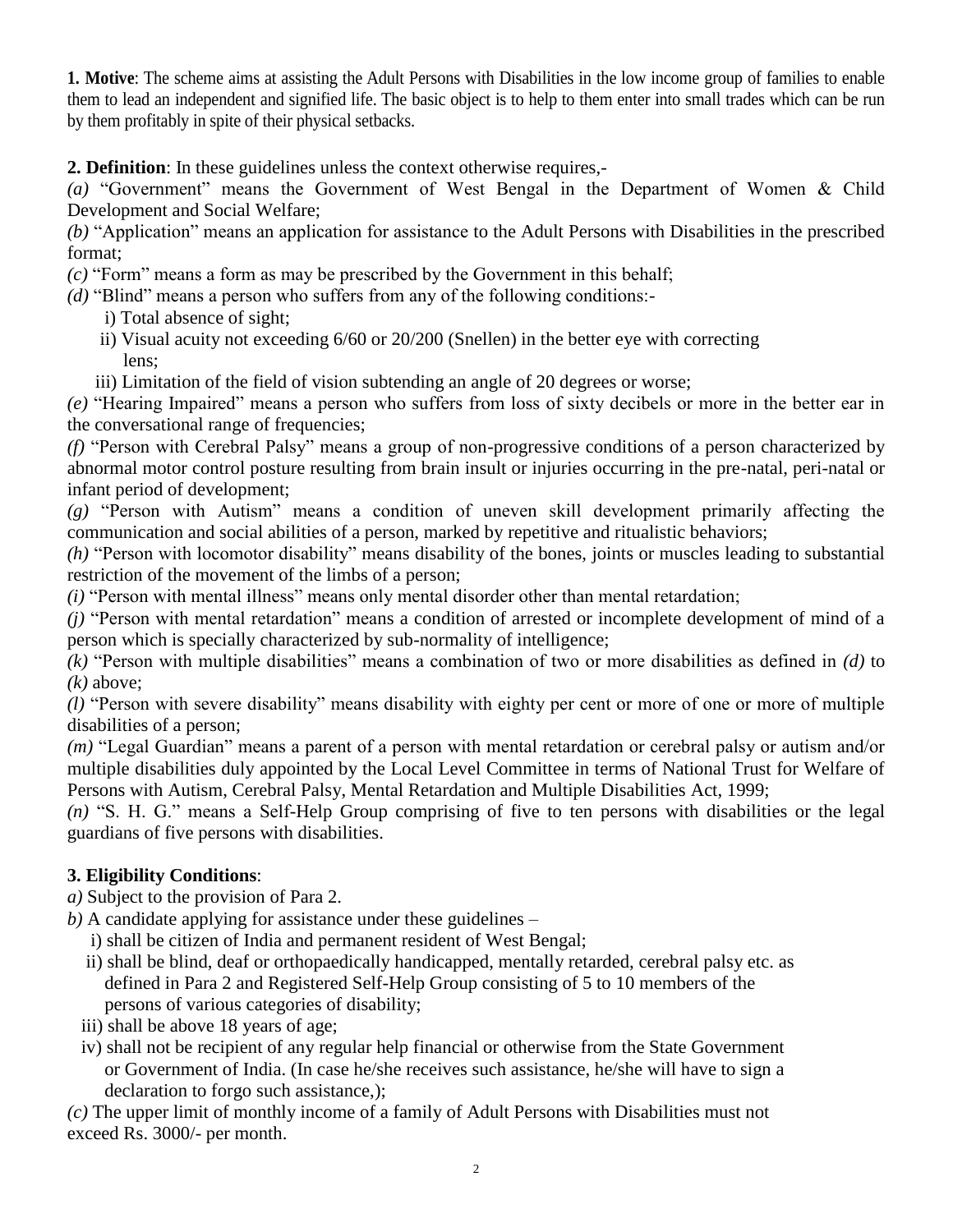**4. Scale and Form of Assistance**: (1) The maximum amount involved in each case must not exceed Rs. 10,000/- of cash and kind component will be determined by the Screening Committee on case to case basis.

(2) In case of Self-Help Groups, maximum amount admissible to the Group will be determined by number of the group members, treating each member as a separate unit and the financial requirement of that particular economic activity whichever is lower. The assistance will be in the form of:-

*(a)* Setting up Cottage/Small Scale Industrial inputs/implements;

*(b)* Purchasing Agriculture/Small Scale Industrial inputs/implements;

*(c)* Setting up Poultry/Diary/Apiary/Piggery etc;

*(d)* Grocer's shop etc;

*(e)* Telephone Booth etc;

*(f)* Assisting the Adult Persons with Disabilities and Legal Guardians in pursuing a vocation, trade or any other trade/profession that will help him/her in economic rehabilitation and/or extension of the existing units set up or run by them;

*(g)* Economic assistance may be given to all eligible Adult Persons with Disabilities irrespective of their category of disability on the trades/services as per Annexure- l and Annexure- II;

*(h)* For the vocational trades/services as laid down in the Scheme, Self-Help groups, each group comprising of 5 to 10 members of Persons with Disabilities / legal guardians of Persons with Disabilities under National Trust Act, 1999 may be brought under the purview of the Scheme of Economic Assistance to the tune of Rs. 50,000/- to Rs. 1, 00,000/- (depending upon the number of the members of the group) to set up a collective venture. In that case, individual members of the group may be considered as separate unit.

(3) *Priority should be given to the following candidates/groups*:

i) Candidates desirous of pursuing family trade/business.

ii) Candidates having experience, interest and expertise in the proposed Scheme.

iii) Candidates having immovable properties in his or her name, documentary evidence in every case should be produced before the Screening Committee (as specified hereinafter in Para 7 (b) which will put up suggestions regarding quantum of grant to be released in the  $1<sup>st</sup>$  phase depending on the requirement of fund for a particular trade/business for approval before the Sanctioning Committees (as specified in Para 7 (d).

*Note: The Assistance given to an applicant/Self-Help group, as the case may be, will remain a Government property for the purpose of sale or any form of transfer excepting that the beneficiary will be able to sell products out of the assistance not diminishing its capital value at any point of time and each beneficiary shall furnish a bond in favour of the Governor of the State of West Bengal before actual receipt of the assistance.*

**5. Revocation**: The assistance given under this Scheme may be revoked at any time, if it is proved after proper enquiry that the beneficiary failed, owing to own negligence or callousness, to utilize the assistance for the purpose. In such an event, the assistance will be recovered from the applicant, if it was in cash. The assistance will be forfeited and will be sold by auction and the sale proceeds will be deposited against relevant deposit head, if the assistance is in kind.

**6. Submission of application**- (1) Application should be made in the prescribed Form (Appendix "A") to the:-

(i) Block Development Officer of the Block (in case of applicant living in the district);

(ii) Commissioner for Persons with Disabilities, West Bengal, 45 Ganesh Chandra Avenue, Kolkata- 700013 (for applicant living in Kolkata);

(iii) Executive Officer of Municipality, Commissioner/Chief Executive Officer of Municipal Corporation (in case of applicants living in Municipal/Corporation areas).

(2) Each application should be accompanied by the following documents:-

(i) *Income Certificate*: Monthly Income Certificate may be issued by the local public representative in Panchayat / Pradhan / Commissioner / Councilor / Member of Legislative Assembly / Member of Parliament or Affidavit.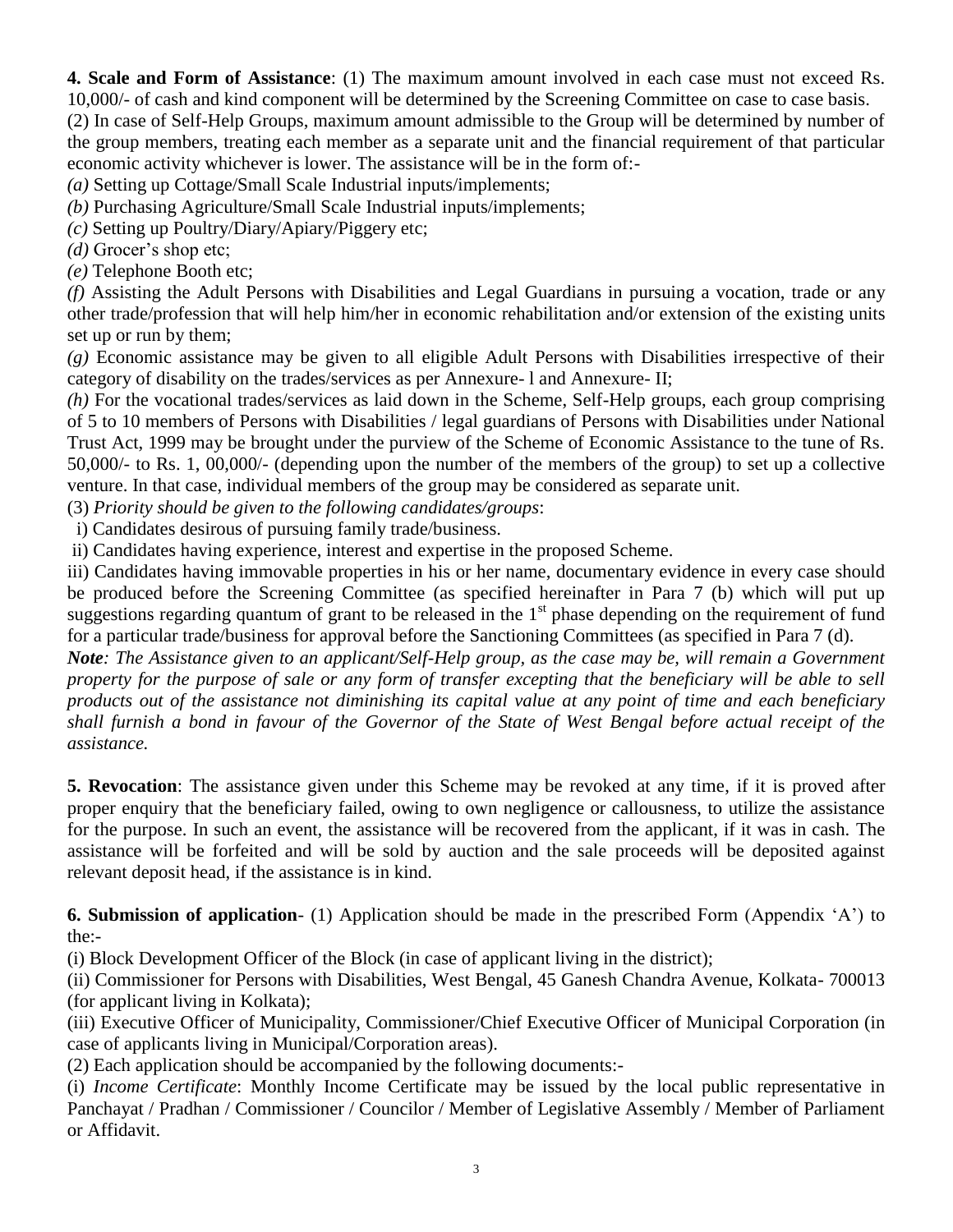(ii) *Photograph*: A recent photograph of the candidate showing disability (for persons with orthopedic disability).

(iii) Proof of Age: Any of the following documents may be accepted as satisfactory evidence of age:-

- (a) Extracts from the Register of Births as maintained by the Municipality/Panchayat.
- (b) An affidavit sworn before a First Class Magistrate by the applicant.
- (c) A certificate from the Head of the Institution, where the applicant might have studied.
- (d) A certificate from any of the persons mentioned in (2) (i) above.
- (e) Birth certificate issued by the Hospital authority or a licensed Nursing Home.

(iv) *Declaration* in the prescribed Form (Appendix "B").

(v) A *Certificate* from the Industrial/Agricultural Extension Officer of the locality about the feasibility/viability of the proposed trade.

(vi) *Disability Certificate* issued by the Women & Child Development and Social Welfare Department, Government of West Bengal.

**7. Screening & Sanction of Economic Assistance**: (a) Application for such assistance will be initially received for process, enquiry and report by the officers specified in proposed Para 6 (1). Thereafter, the application will be sent to the Commissioner for Persons with Disabilities, West Bengal and the District Social Welfare Officer, as the case may be, the Commissioner for Persons with Disabilities / the District Social Welfare Officer, then forward those applications for screening to the State Level Screening Committee which will be constituted by the Department either at the Commissioner for Persons with Disabilities / the Director of Social Welfare.

(b) The Screening Committee shall be comprised of the following members:-

Commissioner, Assistant Commissioner, Assistant Director / Deputy Director attached to Commissioner"s office, concerned District Social Welfare Officer, Representative of the Renowned Non-Government Organization working in the field of the concerned Disability selected by the Department, Deputy Director of Micro & Small Scale Enterprises, Deputy Director of Agriculture, Deputy Director of Agro-Marketing, Deputy Director of Technical Education, Deputy Director of Life Stock Development Directorate, some Non-Government Organizations imparting Vocational Training.

(c) The Screening Committee shall assess the feasibility of each application and shall recommend the eligible cases with limit of financial grant to the Sanctioning Committee of the Department.

(d) The Sanctioning Committee set up at the Department"s level headed by the Principal Secretary, concerned Special Secretary / Joint Secretary / Joint Secretary (Budget), Director of Social Welfare, Director / Additional Director / Joint Director of Micro & Small Scale Enterprises, Representative of renowned Non-Government Organizations as members and Commissioner for Persons with Disabilities as Member-Convener will accord final approval.

**8. Mode of Disbursement of Assistance**: The cash portion of the assistance will be given to the recipient in full in one lump. In case of assistance to be given in kind, the Drawing and Disbursing officer will decide upon the manner of disbursement.

**9. Half Yearly Report**: In case of recipients in Districts, Block Development Officers will forward a detailed report about the performance of the recipients to the Commissioner for Persons with Disabilities through the District Social Welfare Officers. The Executive Officers of Municipality, Commissioner / Chief Executive Officer of Municipal Corporation, in case of applicants living in Municipal/Corporation areas, shall forward a detailed report to the Commissioner for Persons with Disabilities. In case of Kolkata, the Commissioner for Persons with Disabilities will monitor the performance of recipients and forward reports to the Department along with other reports of the District and Municipality/Corporation areas.